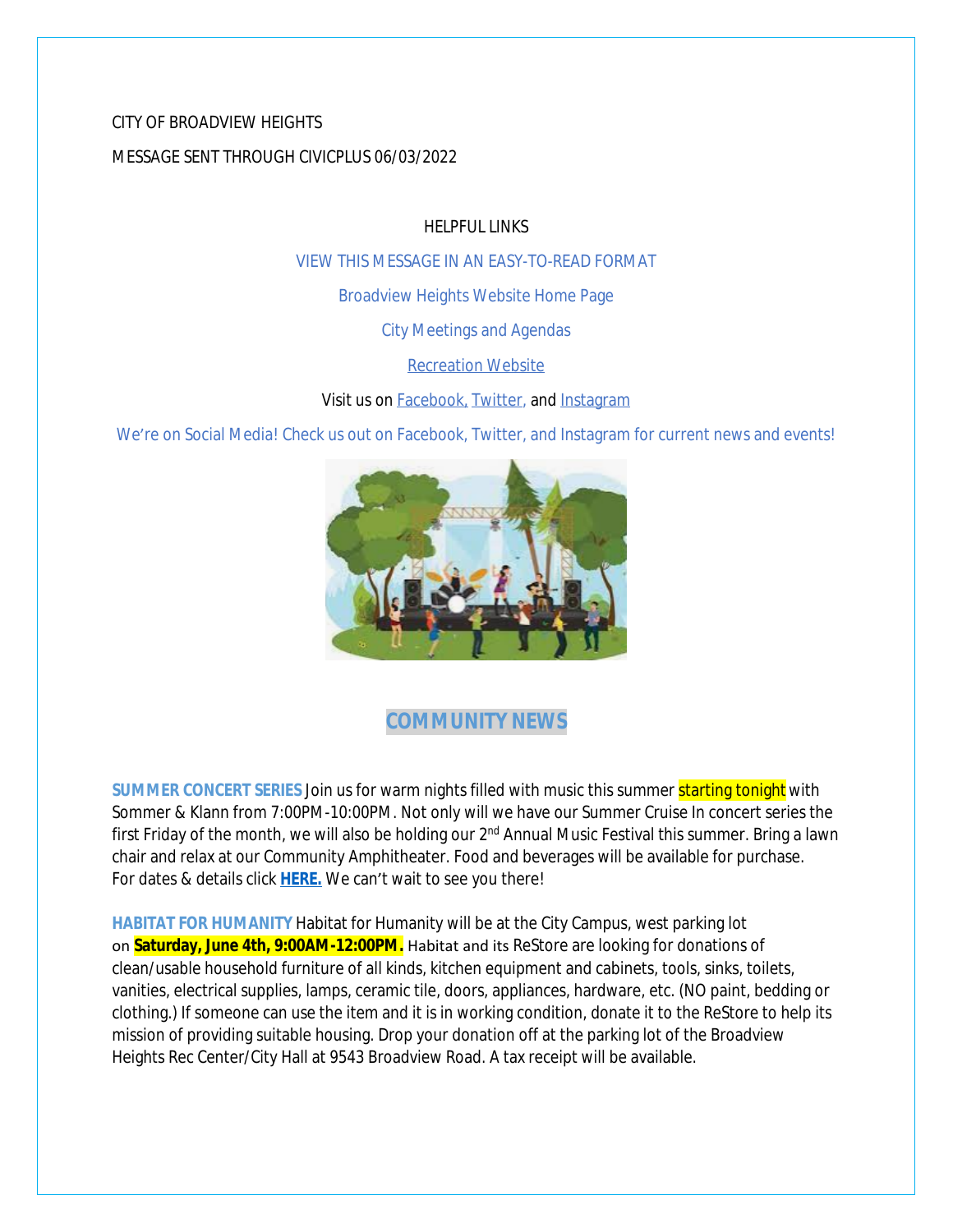**GREEN ACRES 2022 RAFFLE** For its 2022 fundraiser, the nonprofit Greene Acres Community Garden Inc. will be raffling off three prize packages that will delight backyard chefs from Parma to Peninsula and all points beyond.

- —Grand Prize: 5-burner gas grill package valued at more than \$400.
- —First Prize: electric smoker package valued at more than \$350.
- —Second Prize: 3-burner gas grill package valued at more than \$225.

Tickets are \$5 each or 5 for \$20 and will be on sale through July 9th. The drawing will be Saturday, July 16 at noon at the garden, 3800 Towpath Road. For more information visit their Facebook page **[HERE.](https://www.facebook.com/greeneacresCG/)**

**HYDRANT FLUSHING** The Fire Department will be flushing water mains and fire hydrants from May thru July. This work will be done as part of the Fire Department's ongoing preventative maintenance program. Generally, this work will be done during the hours of 9:00AM-4:00PM, Monday through Friday. Signs will be posted at the end of each street and entranceway to developments the day before flushing begins. We understand and appreciate your efforts in landscaping your property, but remember not to obstruct the hydrants with long grasses and/or shrubs. More information concerning dirty water is posted on the Fire Department Webpage.

**SIMPLY GIVE HUNGER RELIEF PROGRAM Lend-A-Hand Food Pantry** is proud to announce a partnership with Meijer to provide much-needed relief to local families facing food insecurity through the retailer's customer-driven hunger relief program, *Simply Give*.

**Lend-A-Hand Food Pantry** will benefit from donation cards purchased at the **Seven Hills Meijer** store now through July 3. In addition, Meijer will double match any cards purchased on **Saturday, June 18**, effectively tripling contributions made on that day. Meijer customers shopping online using Meijer pickup or home delivery can also purchase *Simply Give* donation cards as an [add-on](https://www.meijer.com/shopping/product/simply-give-10-food-pantry-donation/70882088231.html?icid=Redirect:SimplyGive) to their orders.

**HOME DAYS SCHEDULE** The 2022 Home Days program is online now! Start thinking now about what rides you will go on, what you will eat, and what bands you will see! There will be something for everyone! To see this year's program click **[HERE.](https://www.canva.com/design/DAE_rHLKtkA/AIFd_O5zMak0QjlSIEjVgQ/view?utm_content=DAE_rHLKtkA&utm_campaign=share_your_design&utm_medium=link&utm_source=shareyourdesignpanel%2311)**

**CUYAHOGA COUNTY PUBLIC LIBRARY EVENTS** Check out what the **[BRECKSVILLE](https://attend.cuyahogalibrary.org/events?r=thismonth)** branch and **[NORTH](https://attend.cuyahogalibrary.org/events?r=thismonth)  ROYALTON** branch have to offer!

### **SERVICE DEPARTMENT**

### **440-717-4022**

**TRASH COLLECTION** Rumpke is a conscientious company and puts forth a great effort in collecting the trash in Broadview Heights. Despite these efforts, there are still equipment failures, drivers calling in sick, staffing issues, or other factors that may cause them to need to double up on routes or bring in a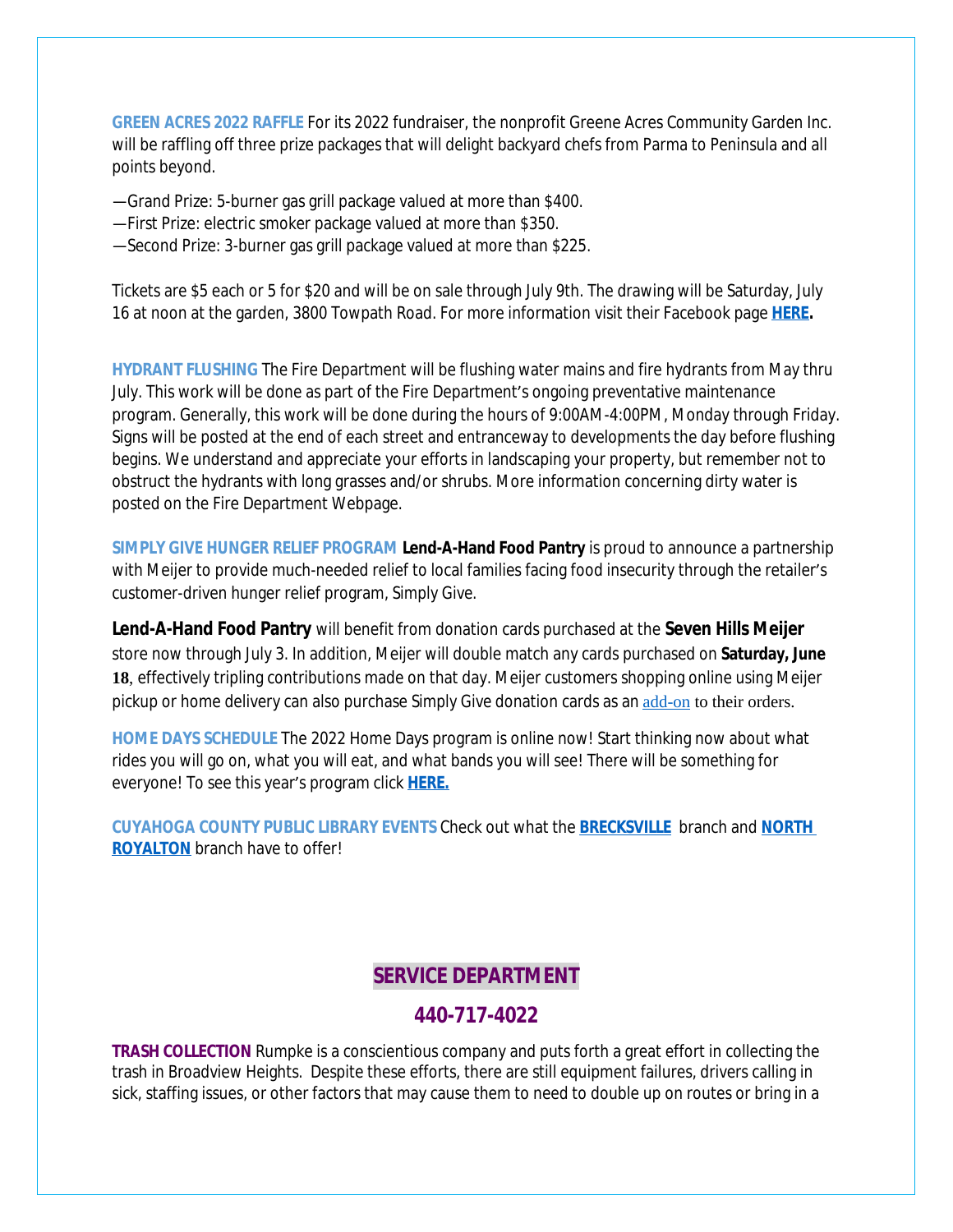driver that is not familiar with the route and will drive it differently. That may mean your street gets collected earlier or later than usual. **Please make sure that your trash is on the curb by 7:30AM the morning of your collection day.** If you have questions about the collection, please call Rumpke at 1-800-828-8171.

**HOLIDAY SCHEDULE** Follow this link for the complete 2022 holiday collection schedule: [https://www.rumpke.com/for-your-home/holiday-schedule](https://www.rumpke.com/for-your-home/holiday-schedule?fbclid=IwAR1VvEdr_iqUoIZvq14MYSkKzfzQ-6sfsPd4R2lvikCS1gCCyScPNuKgygE)

**TRASH GUIDELINES** Wondering if you can put that computer in with the trash? Have a mattress to get rid of? Old paint in the garage? We can help tell you what you can put with the regular trash, what you can bring to us, and what needs a special pick-up. Visit our *Garbage & Recycling* **[PAGE](https://broadview-heights.org/1027/Garbage-Recycling)** for the answers.

**RECYCLING GUIDELINES** Recycling Do's & Don'ts If you have recycling specific questions, please visit the Cuyahoga Recycles website **[HERE.](https://cuyahogarecycles.org/how_to_recycle)**

**DISCARDING OF WIPES** Please be considerate and DO NOT flush wipes (for example Clorox, Lysol, baby wipes…) down the toilet. These wipes are not made to breakdown.

Please dispose of wipes in your garbage and only flush toilet paper. NO wipes are flushable, even if the box says they are. Please dispose of wipes in your garbage and only flush toilet paper. Thank you.

# **RECREATION DEPARTMENT**

### **440-838-4522**

**MAYOR ALAI'S 5K NEW!** The 5K this year will be hosted on Thursday, July 7th, at 7pm. We are excited to have our **FIRST** ever night run. Hermes Cleveland will be our event coordinator with more details on the race coming soon!

**ARCHERY CLASSES** Archery classes start Tuesday, June 7<sup>th</sup>, for ages 8 to 99 years old! There are still spots available, so register soon! Mandatory safety class will take place Tuesday before the first class at 5:00PM.

**UNDER CONSTRUCTION** Please pardon our dust as we begin construction on the expansion of the stretching room and new locker rooms outside of the Fitness Center. The women's locker room will be shut down completely and the men's will remain open. Additional temporary stretching will be available on the lower level in multi-purpose room A.

**SPLASH PARK** Summer Hours will be Monday – Friday (11:00AM-8:00PM) Saturday and Sunday (11:00AM-6:00PM).

**CONCESSIONS/HIGH MEADOWS FARM ICE CREAM** The concession stands will be open on campus (Memorial Day through Labor Day) and at "The Fields Complex" during baseball and softball games.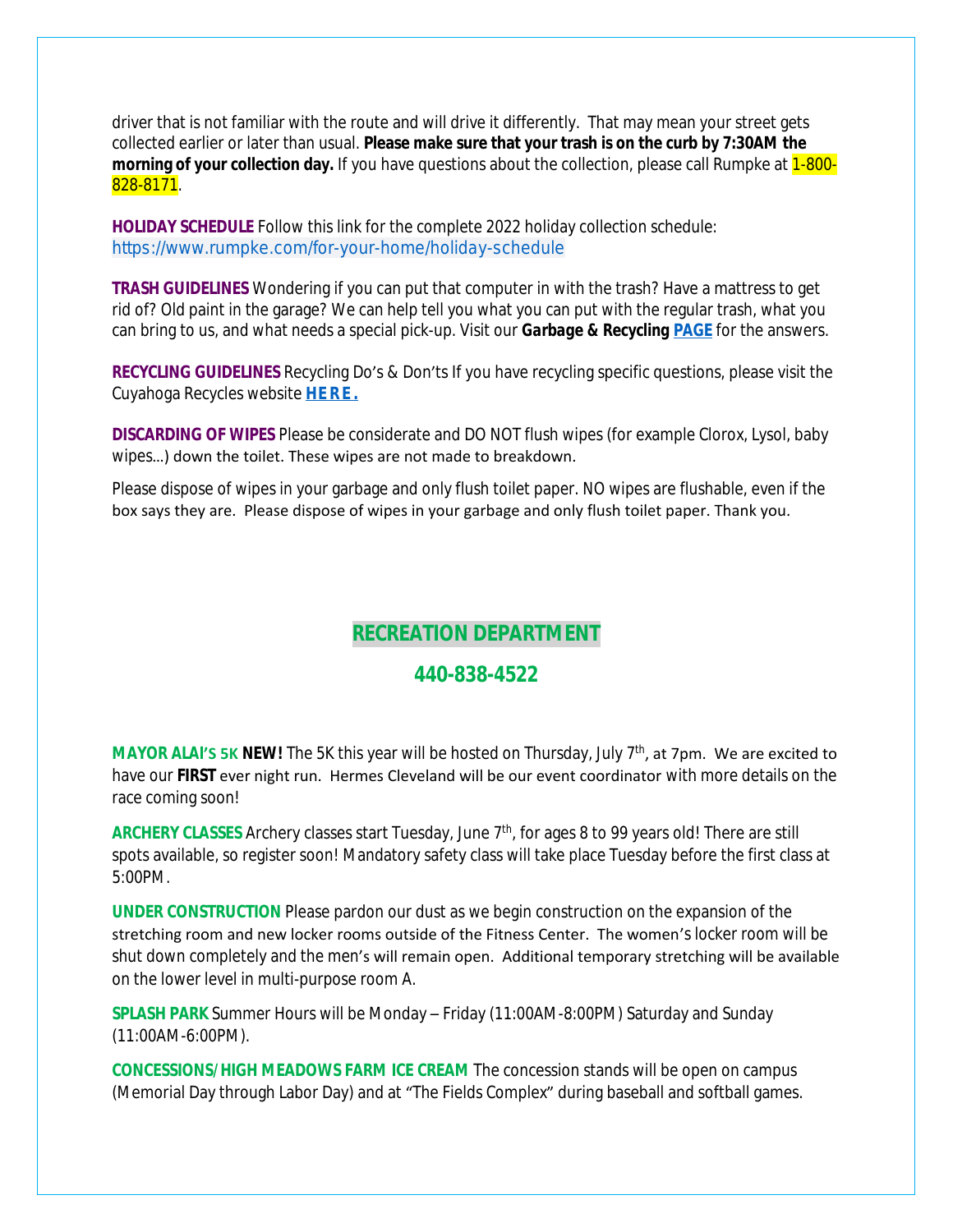**PROGRAMS/MEMBERSHIPS** Please visit us **[our website here](https://www.broadview-heights.org/292/Parks-Recreation)** for information on current programs, memberships and activities.

#### **CHECK US OUT ON FACEBOOK AND INSTAGRAM!**

#### **NEW OPERATING HOURS BEGINNING 6/6/22:**

Monday through Friday 5:00AM – 9:00PM – Pool closes at 8PM Saturday 7:30AM – 6:00PM – Pool closes at 5:45PM Sunday 7:30AM - 6:00PM – Pool closes at 4PM

### **BUILDING DEPARTMENT**

### **440-526-6864**

**REGISTERED CONTRACTRACTORS** Summer is the perfect time to do a little work on the house. Before you do, please see the current list of contractors who are registered with the city **[HERE.](https://broadview-heights.org/DocumentCenter/View/9272/2022-REGISTERED-CONTRACTORS)**

**COMMON QUESTIONS, PROBLEMS, OR ISSUES HOMEOWNERS HAVE** As we head into summer, the Building Department wants to answer some of the most common issues and problems concerning homeowners.

- Make sure grass is cut in a timely manner. Must not exceed 6 inches
- Weeds in beds and throughout yard must be maintained
- Garbage must not be put at the street until evening of the day before pick up
- All Garbage and trash containers should be kept behind the front of the house
- Boats, trailers and campers must be parked behind the front building lot line
- Trip Hazards: Check sidewalks and driveways to make sure they are not more than ¾ of an inch higher or lower than adjacent sidewalks/driveways.
- Clean moss growing on roofs and siding
- If installing a portable pool follow city guidelines
- If installing a gas line to your pool heater, outdoor fireplace, or grill it must be pressure tested and installed to all codes
- Grass may be cut, and yardwork done by homeowners from 8:00AM to 8:00PM
- Contractors may work from 7:00AM to 7:00PM Monday thru Saturday
- Check with Building Department to make sure your contractors are registered and permitted properly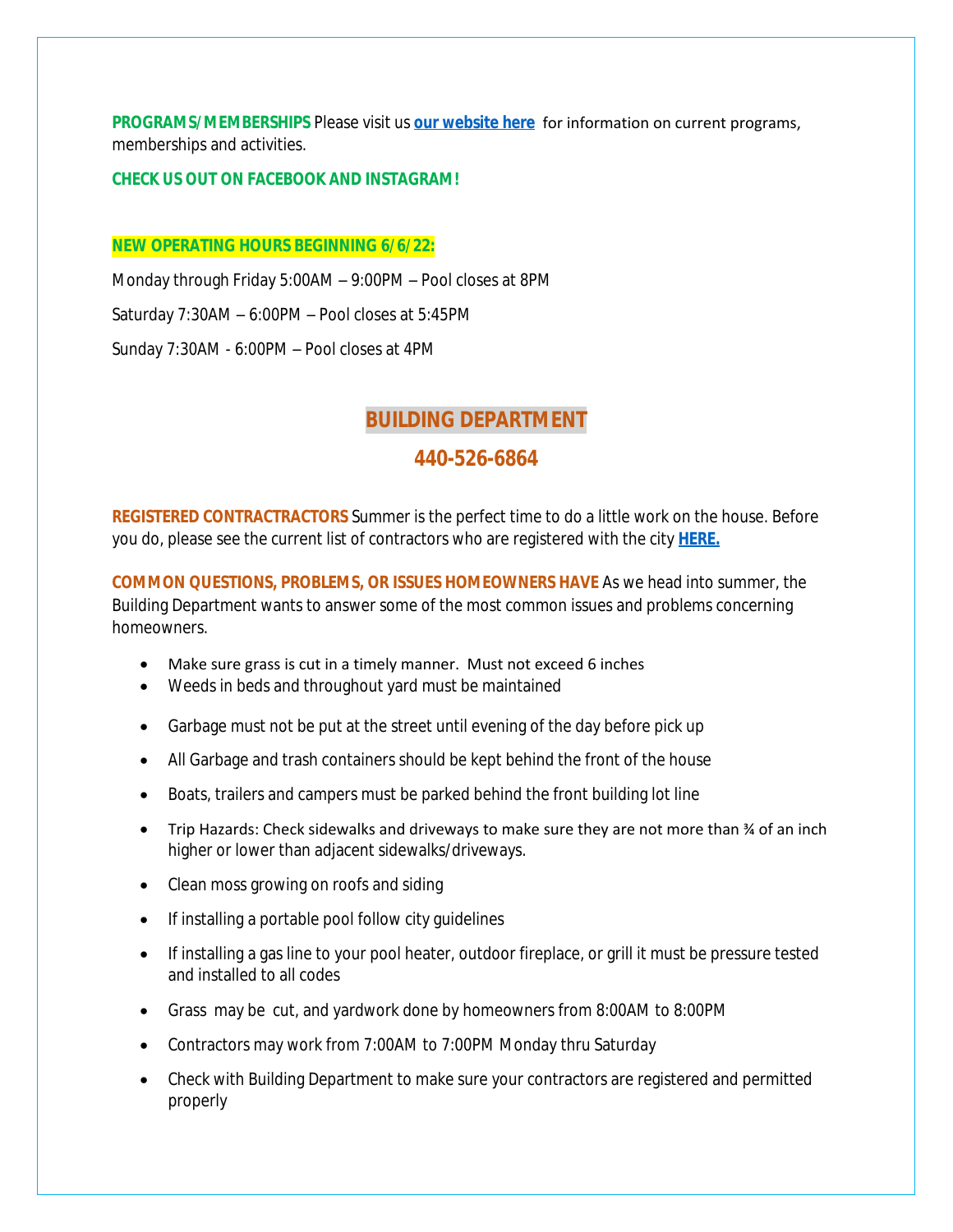## **ENGINEERING DEPARTMENT**

### **440-838-4705**

**EAST EDGERTON ROAD BRIDGE DECK REPLACEMENT** The East Edgerton Bridge is expected to fully close starting June 2, 2022 and remain closed through September 29, 2022. Great Lakes Construction was awarded the East Edgerton Road Bridge Deck Replacement Project. This bridge is being replaced along with the bridge over Brecksville Road. This project is being administered by The Ohio Turnpike.

**POINT OF SALE INSPECTION OF SEPTIC SYSTEMS** Please see the ordinance regarding the Point of Sale Inspection for residents with septic systems. [1048.01 ORDINANCE POINT OF SALE INSPECTIONS OF](https://codelibrary.amlegal.com/codes/broadviewhts/latest/broadview_oh/0-0-0-13398)  SEPTIC SYSTEMS.

**CULVERT REPLACEMENT PROJECT** The Culvert under West Royalton Road just east of Scottsdale Subdivision is being replaced. Black Horse Construction, the contractor, began earlier this month. Two lanes of traffic will be maintained at all times. The project has a completion date of 10/31/2022.

Any issues regarding the replacement of the culvert can be directed to:

Brent Kovacs Public Information Officer ODOT District 12

[Brent.Kovacs@dot.ohio.gov](mailto:Brent.Kovacs@dot.ohio.gov)

# **THE CITY OF BROADVIEW HEIGHTS IS ACCEPTING APPLICATIONS**

Apply online at: **<https://www.broadview-heights.org/jobs.aspx>**

**SUMMER JOBS:**

**SEASONAL SERVICE/RECREATION WORKERS** Maintain baseball/softball fields, mow lawns, weed whack, landscaping, general labor, etc. At least 18 years old with a driver's license strongly preferred.

#### **PART TIME POSITIONS:**

**PT CUSTODIAN** Evening and weekend work, 15–20 hours/week. Performs custodial duties as directed, dusting, picking up trash and clutter, mopping, vacuuming, cleaning and restocking restrooms, cleaning and sanitizing surfaces and equipment. May assist with setting up and taking down chairs, tables and equipment for meetings and events.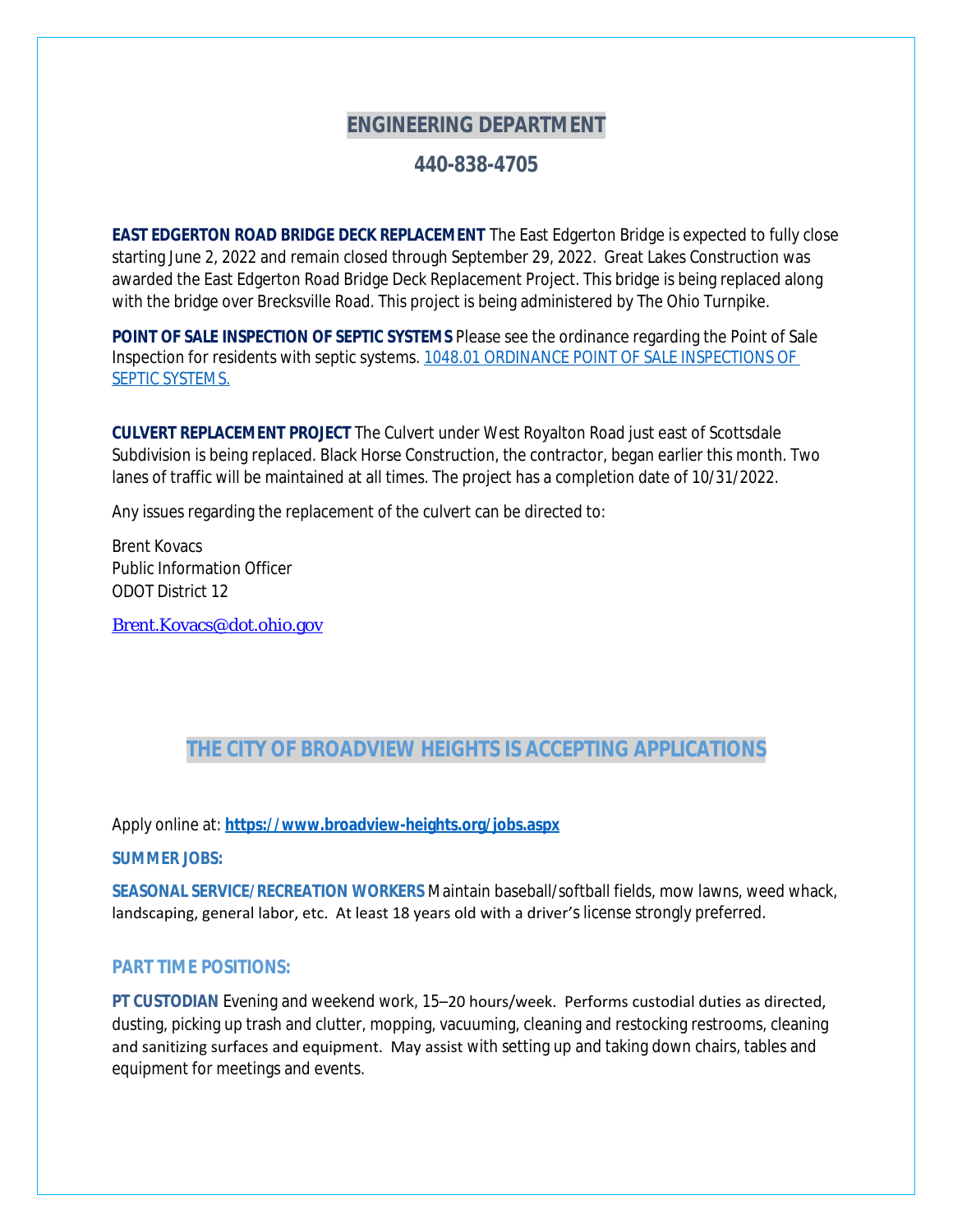**PART TIME HEAD LIFEGUARD** Performs all Lifeguard duties and maintains presence on pool deck when not lifeguarding; oversees Lifeguards and Water Safety Instructors to ensure duties are completed properly and safety is maintained. Must have current certifications, prior supervisory experience and at least 2 years of experience as a Lifeguard.

**LIFEGUARD** Evening/Weekend and Day Shift positions are currently open. Must hold current Lifeguard Certification. We offer free certification training to be a Water Safety Instructor to our interested Lifeguards. Must be at least 15 years old. Please apply online or contact our Aquatics Manager at **[udrinko@broadview-heights.org](mailto:udrinko@broadview-heights.org)**.

### **HUMAN SERVICES DEPARTMENT**

**MIND CHALLENGE COMPETITION** The Broadview Heights 2021 Mind Challenge Trivia champion team is advancing to the next round in the 2022 senior tournament. On Tuesday, June 7<sup>th</sup>, we will be competing in the Elevated 8 Round in the Southwest Division for a chance to advance to the semi-finals the following week. GOOD LUCK TEAM!

**BRECKSVILLE-BROADVIEW HEIGHTS COMMUNITY CONCERT** Enjoy music and fellowship on Monday, June  $13<sup>th</sup>$  at 7:30 p.m. in the Broadview Heights Recreation Center Auxiliary Gym. The Brecksville-Broadview Heights Community Band and Chorus will entertain us with live music and song. All are welcome and admission is FREE.

**PASTRIES AND POLICIES** Join licensed insurance professional Veronica Brazil on June 20<sup>th.</sup>, She will provide updated information regarding estate and final expense coverage and discuss how planning can benefit you and your loved ones. *RSVP by June 15th .*

**MOVIES & MUNCHIES** Join us Monday, June 27<sup>th</sup> at 11:00AM for a movie and snacks. We will be showing "*Return to the Secret Garden*" a movie where three children explore the mysteries of an English manor and discover what it means to be a friend.

**CAREGIVER SUPPORT GROUP** The Alzheimer's Caregiver Support Group is back to meeting in person every month on the first Thursday at 3:00 PM in the Maple Room located in the Human Services Department.

**BLOOD PRESSURE CLINIC** University Hospitals is back offering in person blood pressure clinics the second Tuesday of every month from 8:30AM – 10:00AM.

**LEND-A-HAND-FOOD PANTRY** Our local food pantry in Broadview Heights is here to serve you! Please call Lend-A-Hand at 440-526-0514 if you are in need of assistance.